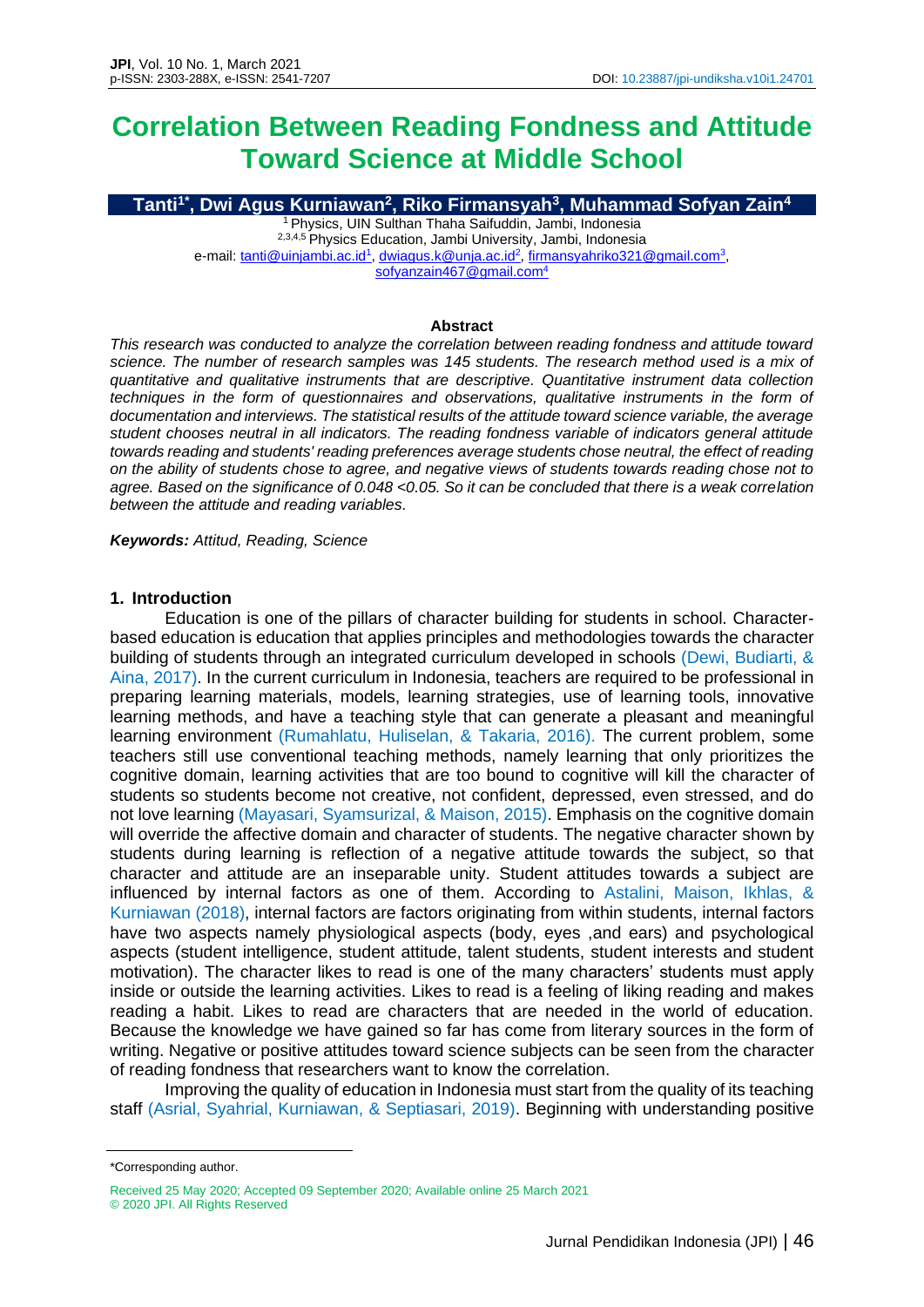attitudes and character and how to connect, the teacher will be able to bring changes in students specifically in science subjects. These attitudes and characters come from within you and are very related to feelings or psychological (Webber, 2015). Psychological aspects included in the affective domain are attitudes and can determine students like or dislike about a subject so that interest in learning can increase or not increase (Astalini, Kurniawan, & Sumaryanti, 2018). According to Kurniawan, Astalini, & Anggraini (2018), students' attitudes towards science subjects are good and some are not good, also called positive and negative attitudes. Students 'Attitudes towards Science Visit from students' responses to Science. If many students oppose science because it is difficult, it can make students oppose science because students do not like science. According to Dwianto, Wilujeng, Prasetyo, & Suryadarma (2017), scientific attitudes are different from attitudes towards science. According to Astalini, Kurniawan, Melsayanti, & Destianti (2018), scientific attitudes require students to be able to understand concepts, and conduct experiments in the field of science, so students are active then students' insights and motivations become better and students have positive attitudes towards science. Scientific attitude is an attitude in the realm of science, according to Silaban (2017), the attitude of science consists of goals, honest, unhurried, cautious, not confusing facts with judgment, caution, wanting to be changed, and curious. Scientific attitudes change the positive attitude towards science. According to (Piawi, Kalmar Nizar, & Mawardi, 2018), scientific attitudes manifest as actions toward objects. Understanding the importance of attitudes towards science will bring changes in students, can be seen from the correlation with the character likes to read whether it is contradictory or not.

In learning activities, teachers are not only required to be able to channel knowledge, but also must be able to change the attitudes and character of students from negative to positive towards all the supporting tools for the implementation of education. This attitude and character become an important thing to be improved to increase learning enthusiasm. The attitude and character values need to be implemented in learning through structured plans. Teachers must also be able to plan learning by preparing lesson plans that contain the values of attitudes and character (Fatimah & Usman, 2017). The use of lecture methods is still often found in class and negatively affects the attitudes and character of students. With the lecture method, the teacher cannot change the negative attitude towards science. To change attitudes, the use of lecture methods in natural science subjects should be avoided, because science subjects require scientific completion and use scientific methods (Syafitri, Asyhar, & Asrial, 2016).

The development of science and technology is very influential in the development of education (Syahrial et al., 2019). The ability of teachers to teach now is expected to be able to keep abreast of the times which are full of information technology while enhancing students' abilities in all aspects. To improve students' abilities and attitudes on science subjects, teachers must use learning models that support creative thinking (Ernawati, Muhammad, Asrial, & Muhaimin, 2019a). Improving the quality of education into a productive, creative, innovative, and effective generation through the integration of attitudes, abilities, and knowledge with life skills (Ernawati, Muhammad, Asrial, & Muhaimin, 2019b). Also, the influence of the development of information technology also affects students' fondness for reading. Digital reading is now more often used than non-digital reading because there are unlimited sources of digital information. Reading is indeed a positive thing because it can provide knowledge to readers. In this case, the source of the reading is a determinant of the intensity of a student's knowledge, so it is very good if you have many sources of reading. Reading sources can be obtained from digital (digital magazines, electronic journals, electronic books, etc.) and conventional (textbooks, worksheets, etc.) both are distinguished by the ease in obtaining them. Of course in the ease of obtaining information, digital reading sources play a large role today, this was conveyed in the opinion of Supriyadi & Kholid (2016), the existence of digital reading sources makes it possible to obtain information that is efficient, practical, and flexible. Besides reading digital and conventional information sources have differences that are based on aspects of ease of travel and do not require a large storage space (Nurchaili, 2016). Therefore, reading sources are not limited to conventional means, namely, digital sources are also included.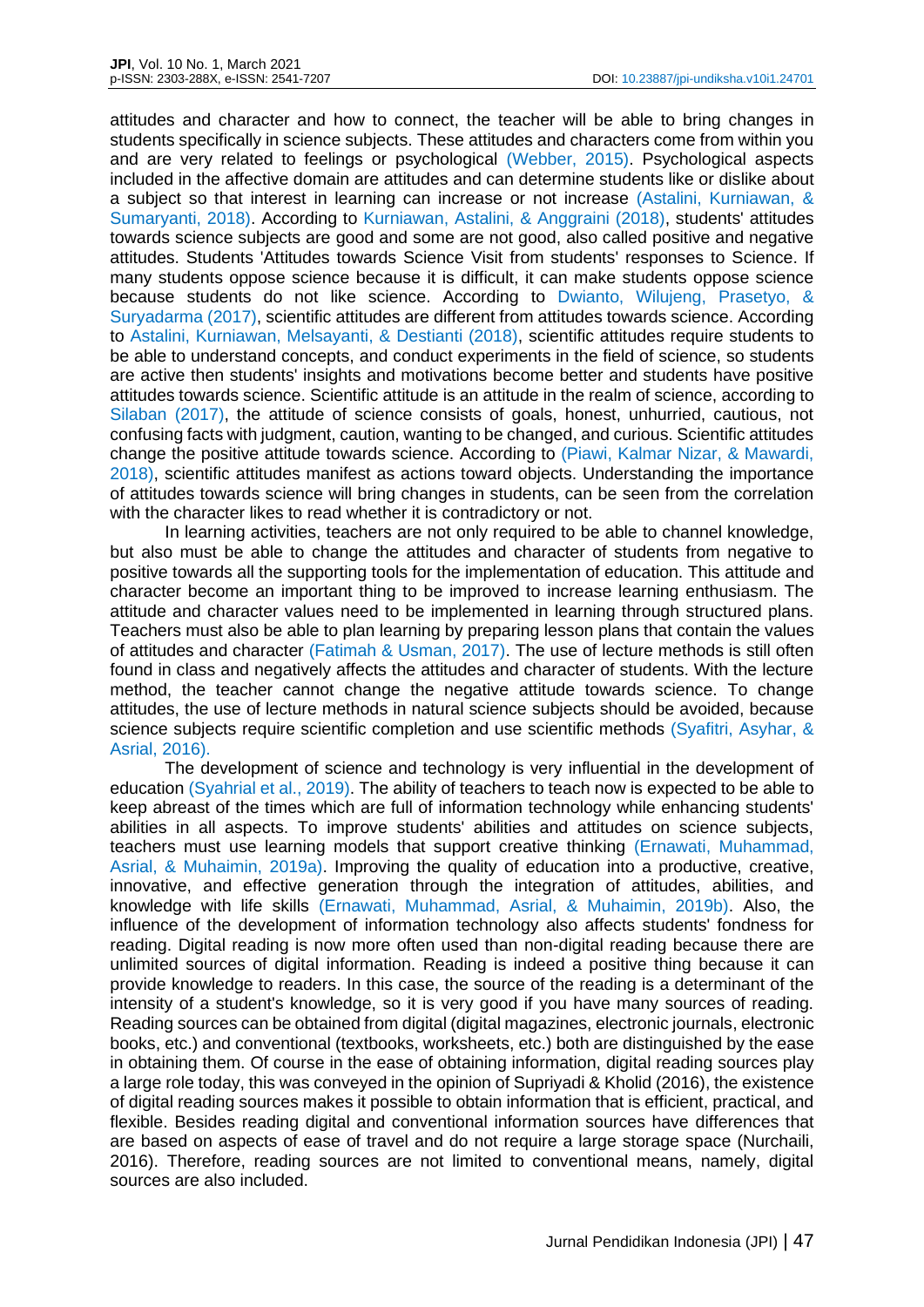Based on the explanation above, reading fondness and attitude towards science should be known how the condition is in the classroom and how the correlation between the two. Correlation is intended so that readers know whether they have a mutually reinforcing relationship, one strengthens and one weakens, or there is no relationship at all between the two. For teachers and schools, this research will help find out when students are increasingly encouraged to read, whether their attitude toward science is more positive or not.

# **2. Method**

The location of this study was conducted at SMPN 19 Jambi City. This location was chosen because the location was more accessible and accessible to researchers and so far there has been no research on reading fondness towards attitudes in the school. The total sample of 145 students and students ranging from classes VII D, VII E, VII F, VII G, VII H, and VIII H. The research method that the researchers used was a mix of quantitative and qualitative instruments which were descriptive in nature. The quantitative instruments were in the form of questionnaires, while the qualitative instruments were in the form of interviews with 1 student, 1 student, and 1 natural science teacher. The advantage of quantitative methods is that they are systematic, planned, and structured from the beginning to the making of their research designs (Siyoto & Sodik, 2015). In addition, researchers use quantitative methods as the main method, while the use of qualitative methods as a supporter of quantitative methods (Salim & Haidir, 2019). According to (Creswell & Creswell, 2018), qualitative research is carried out by researchers by identifying and explaining what is happening in the field and why it can happen. Data collection techniques that researchers do is by survey (field research) conducted by distributing questionnaires and interviews (Ruel, III, & Gillespie, 2016). The data the researcher obtained was primary data that is taken directly from the research subject.

Data collection techniques that researchers do by using quantitative research instruments in the form of questionnaires and observations. There are 2 types of questionnaires that researchers give to students, among others, the attitude of science questionnaire adopted from the research by Astalini & Kurniawan (2019), took 3 indicators namely career interest in the field of science, pleasure in learning science, interest in increasing the amount of science learning time with a number of statements of 23 items. Then the reading fondness questionnaire was adapted from the research by (Ahmed, 2016; Liswaniso & Mubanga, 2019), with 4 indicators namely general attitudes towards reading, student reading preferences, the effect of reading on students' abilities and negative views of students towards reading with a total of 40 statements. Both questionnaires use a Likert scale of 5 items that is strongly disagree (STS) point 1, disagree (TS) point 2, neutral (N) point 3, agree (S) point 4, and strongly agree (SS) point 5 for positive statements, while strongly disagree (STS) point 5, disagree (TS) points 4, neutral (N) point 3, agree (S) point 2, and strongly agree (SS) point 1 for negative statements. Source of data collected directly by researchers which is primary data. While observations are made by documenting when students fill out a questionnaire. For qualitative data in the form of documentation and interviews using interview sheets for 2 students. Source of data collected directly by researchers which is primary data. While observations are made by documenting when students fill out a questionnaire. For qualitative data in the form of documentation and interviews using interview sheets for 2 students. Source of data collected directly by researchers which is primary data. While observations are made by documenting when students fill out a questionnaire. For qualitative data in the form of documentation and interviews using interview sheets for 2 students. The following table is the distribution of questionnaire statement of attitude towards natural science and the indicators.

| Variable | Indicator                                   | <b>Num. Statement Items</b>                                 | Number of<br><b>Items</b> |
|----------|---------------------------------------------|-------------------------------------------------------------|---------------------------|
| Attitude | Career interests in the natural<br>sciences | $7^*$ , 14, 21, $*$ , 28, 35, $*$ ,<br>40.45 *, 49.52 *, 54 | 10                        |

## **Table 1.** Distribution of Statements of Attitude Indicators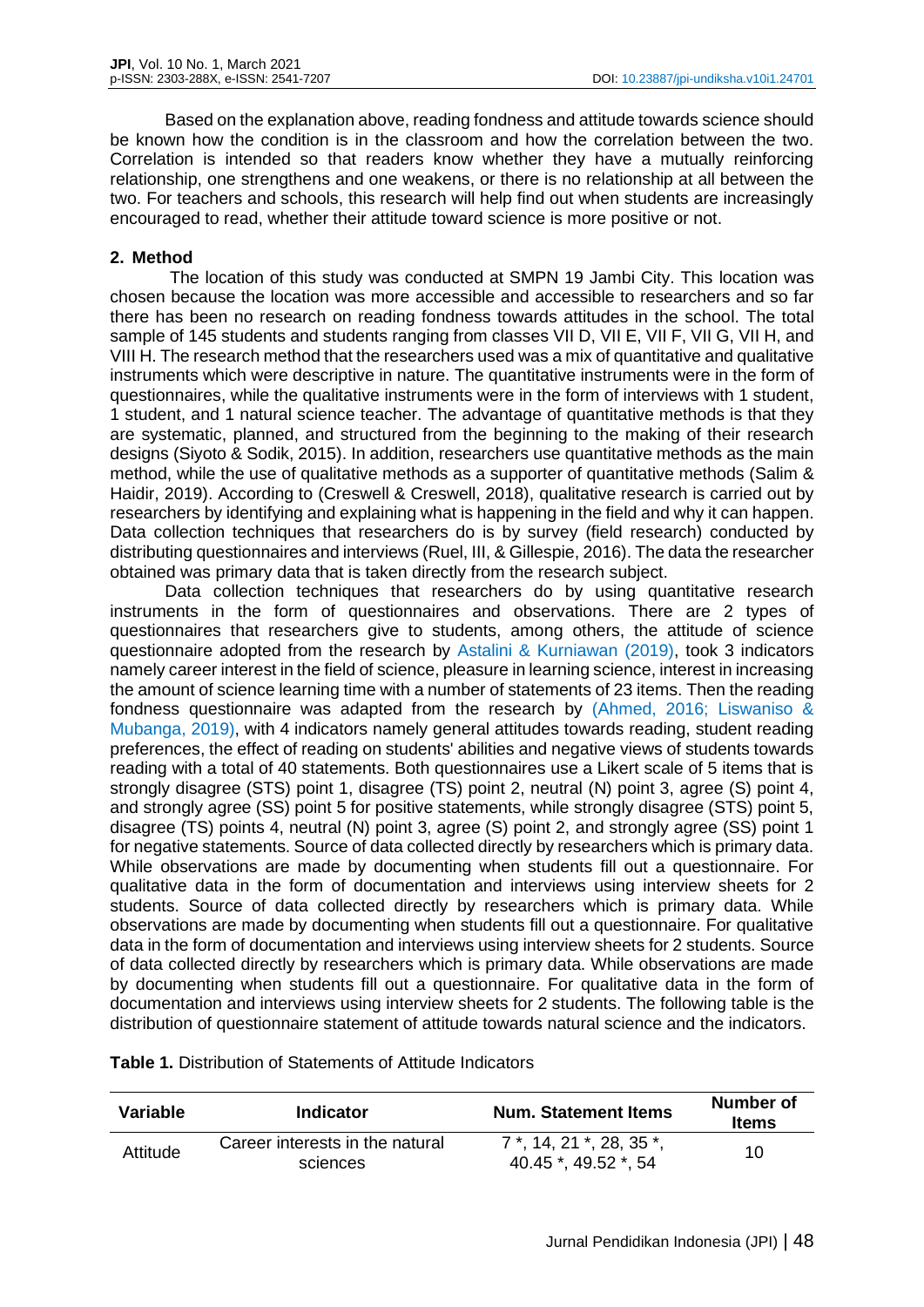| <b>Variable</b> | <b>Indicator</b>                                            | <b>Num. Statement Items</b>                      | <b>Number of</b><br><b>Items</b> |
|-----------------|-------------------------------------------------------------|--------------------------------------------------|----------------------------------|
|                 | Fun in learning science                                     | 5, 12 *, 19, 26 *, 33, 38 *,<br>43.47 *, 51.53 * | 10                               |
|                 | Interest increases the amount of<br>time studied in science | 6, 13 *, 20, 27 *, 34, 39 *.<br>44.48 *          | 8                                |
|                 | 23                                                          |                                                  |                                  |

\* negative statement

The next table is the distribution of questionnaire statement of Reading Fondness and the indicators.

| Table 2. Distribution of statement of reading fondness indicators |  |
|-------------------------------------------------------------------|--|
|-------------------------------------------------------------------|--|

| <b>Variable</b>     | <b>Indicators</b>                               | <b>Num. Statement Items</b>                        | <b>Number of</b><br><b>Items</b> |
|---------------------|-------------------------------------------------|----------------------------------------------------|----------------------------------|
| Reading<br>Fondness | General attitude towards reading                | 1, 6, 9, 17, 18, 20, 25, 26,<br>39, 40             | 10                               |
|                     | Student reading preferences                     | 2, 4, 7, 12, 13, 15, 19, 22,<br>24, 29, 31, 34, 38 | 13                               |
|                     | The effect of reading on students'<br>abilities | 5, 8, 11, 16, 21, 27, 30, 32,<br>33, 36,           | 10                               |
|                     | Student negative views towards<br>reading *     | 3, 10, 14, 23, 28, 35, 37                          |                                  |
|                     | <b>Item Total</b>                               | 40                                                 |                                  |

\* negative statement

To analyze the data, researchers used the SPSS version 20 (Statistical Product and Service Solution) application to simplify the calculation of the data analysis. Data analysis techniques that researchers use are inferential statistical analysis and descriptive statistical analysis. The data that researchers have collected are then processed using the SPSS application by carrying out the Pearson correlation test and descriptive statistics to find the mean, median, minimum value, maximum value, and percentage. Correlation test is performed to determine the correlation between two variables, so there are no dependent variables and independent variables therein. In looking for correlations researchers used SPSS to find Pearson correlations.

## **3. Result and Discussion**

Interest in a career in science is an indicator that shows how strong interest in students to work in science in the future. The table below shows that the more positive the answers given by students, the more interested they are in a career in science. Students' answers regarding career interests in science are shown in table 3.

| <b>Characteristics</b> |                          | Mean         | <b>Mode</b> |    | %             |      |
|------------------------|--------------------------|--------------|-------------|----|---------------|------|
| <b>Interval</b>        | <b>Scale</b>             | <b>Total</b> |             |    | <b>Median</b> |      |
| $10 - 18$              | <b>Strongly Disagree</b> | 0            |             |    |               |      |
| 18.1-26                | <b>Disagree</b>          | 14           |             |    |               | 9.7  |
| 26.1-34                | <b>Neutral</b>           | 111          | 31.04       | 31 | 31            | 76.6 |
| 34.1-42                | Agree                    | 20           |             |    |               | 13.8 |
| 42.1-50                | Strongly agree           | 0            |             |    |               |      |
|                        | Total                    | 145          |             |    |               | 100  |

**Table 3.** Career interests in the field of natural sciences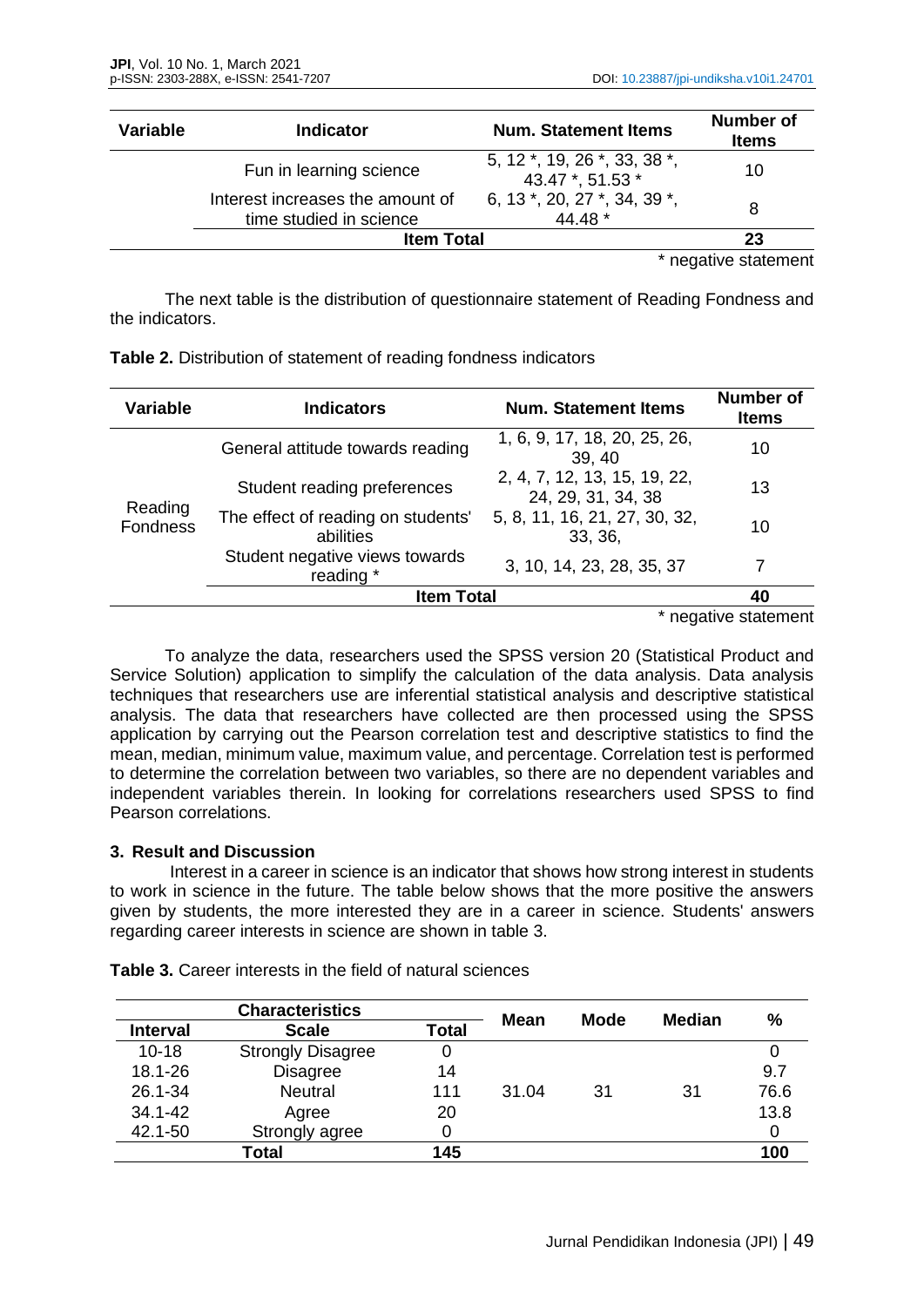From the above data it is known that the neutral percentage holds the highest percentage of 76.6%, then the second highest percentage is disagreeing at 13.8%, then the third highest is disagreeing at 9.7%, and the remaining 0% is strongly disagreeing, and strongly agreeing. The percentage shows that students are still hesitant to be interested in a career in the field of Natural Sciences for their future. In addition, based on statistics it is known that agreeing and strongly agreeing when added together has a combined percentage of 13.8% while strongly disagreeing and disagreeing at 9.7% this means a large percentage curve leads to agree and strongly agree and means that a small proportion of students are interested in a career in the field of Natural Sciences for the future, most are still undecided. Then based on the mean that is equal to 31. 04 is in a neutral interval, then mode of 31 means in a neutral interval, then a middle value of 31 is also in a neutral interval. Mode, median, and mean data indicate that most students are still hesitant to pursue a career in the science field for their future.

Pleasure in learning science shows how strong the desire of students to be happy learning science. The table below shows that the more positive the answers given by students, the happier it is to learn science. Table 4 shows students' statements about indicators of pleasure in learning science.

| <b>Characteristics</b> |                          | Mean         | <b>Mode</b> |    |               |      |
|------------------------|--------------------------|--------------|-------------|----|---------------|------|
| <b>Interval</b>        | <b>Scale</b>             | <b>Total</b> |             |    | <b>Median</b> | %    |
| $10 - 18$              | <b>Strongly Disagree</b> |              |             |    |               |      |
| 18.1-26                | <b>Disagree</b>          | 9            |             |    |               | 6.2  |
| 26.1-34                | <b>Neutral</b>           | 111          | 31.3        | 34 | 31            | 76.6 |
| 34.1-42                | Agree                    | 25           |             |    |               | 17.2 |
| 42.1-50                | Strongly agree           |              |             |    |               |      |
|                        | Total                    | 145          |             |    |               | 100  |

**Table 4.** Pleasure in learning science

From the above data it is known that the neutral percentage holds the highest percentage of 76.6%, then the second highest percentage is agreeing with 17.2%, then the third highest is not agreeing with 6.2%, and the remaining 0% is strongly disagree, and strongly agree. The percentage shows that the attitude of students is still hesitant in fond of learning science. In addition, based on statistics it is known that agreeing and strongly agreeing when added together has a combined percentage of 17.2% while strongly disagreeing and disagreeing at 6.2% this means that a large percentage curve leads to agreeing and strongly agreeing and means some students agree that they like and like their eyes science lessons but not too great value. Then based on the mean that is equal to 31.3 is at a neutral interval, then a mode of 34 means almost in the interval between neutral and agree, then a middle value of 31 is in a neutral interval. Mode, median, and mean data indicate that some students are still somewhat hesitant to enjoy the science subjects in their schools.

The interest in increasing the time to study science shows how much students want to increase their time studying science in addition to formal activities in general in class. The table below shows the more positive student statements, the more time students spend studying science in addition to formal activities in class. Student statements about Interest in increasing the learning time of Natural Sciences are shown in table 5.

| <b>Characteristics</b> |                          |              | Mean  | Mode |        |      |
|------------------------|--------------------------|--------------|-------|------|--------|------|
| <b>Interval</b>        | <b>Scale</b>             | <b>Total</b> |       |      | Median | ℅    |
| $8.0 - 14.4$           | <b>Strongly Disagree</b> |              |       |      |        |      |
| 14.5-20.8              | <b>Disagree</b>          |              | 25.98 | 26   | 26     | 2.8  |
| 20.9-27.2              | <b>Neutral</b>           | 96           |       |      |        | 66.2 |

**Table 5.** Interest in increasing the learning time of natural sciences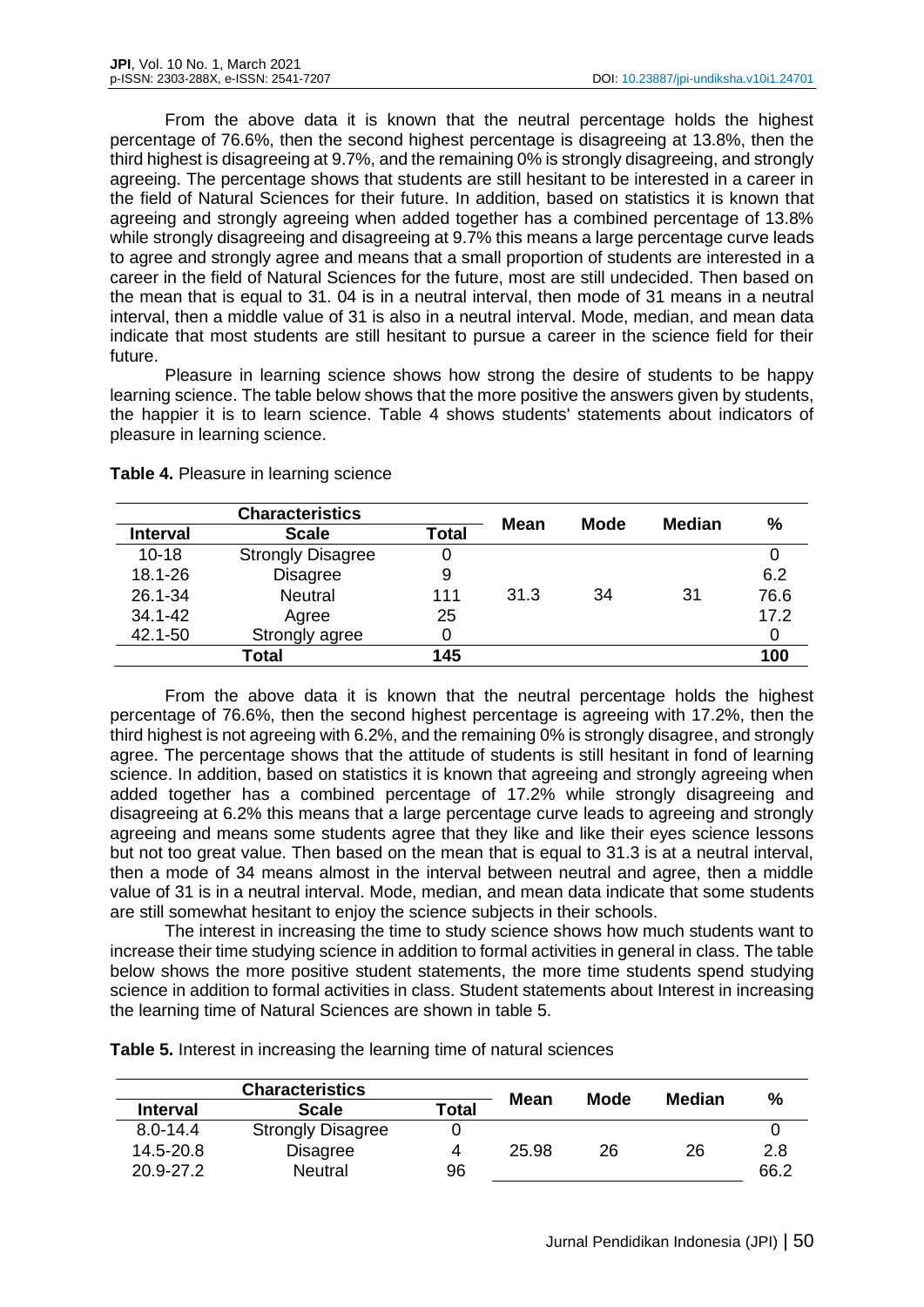| <b>Characteristics</b> |                | Mean         | Mode |  |        |     |
|------------------------|----------------|--------------|------|--|--------|-----|
| <b>Interval</b>        | <b>Scale</b>   | <b>Total</b> |      |  | Median | %   |
| 27.3-33.6              | Agree          | 45           |      |  |        | 3'  |
| 33.7-40                | Strongly agree |              |      |  |        |     |
|                        | Total          | 145          |      |  |        | 100 |

From the above data it is known that the neutral percentage holds the highest percentage of 66.2%, then the second highest percentage is not agreeing with 31%, then the third highest is not agreeing with 2.8%, and the remaining 0% is strongly disagree, and strongly agree. Percentage shows that students are still hesitant to increase the amount of time studied in Natural Sciences. In addition, based on statistics it is known that agreeing and strongly agreeing when added together has a combined percentage of 31% while strongly disagreeing and disagreeing at 2.8% this means a large percentage curve leads to agree and strongly agree and means that most students agree that they are interested in increasing time study science. Then based on the mean of 25.98 at a neutral interval, then a mode of 26 means that it is in a neutral interval, then a middle value of 26 is also in a neutral interval. Mode, median, and mean data indicate that some students are still a little hesitant to increase their time studying science.

The general attitude towards reading shows how the students' attitudes towards reading. The table below shows the more positive student statements, the more positive attitude toward reading. To find out the general attitudes of students towards reading, it can be seen in table 6.

| <b>Characteristics</b> |                          | <b>Mean</b>  | <b>Mode</b> |    | %             |      |
|------------------------|--------------------------|--------------|-------------|----|---------------|------|
| <b>Interval</b>        | <b>Scale</b>             | <b>Total</b> |             |    | <b>Median</b> |      |
| $10 - 18$              | <b>Strongly Disagree</b> | 0            |             |    |               |      |
| 18.1-26                | <b>Disagree</b>          | 15           |             |    |               | 10.3 |
| 26.1-34                | <b>Neutral</b>           | 70           | 33.5        | 32 | 34            | 48.3 |
| $34, 1 - 42$           | Agree                    | 56           |             |    |               | 38.6 |
| 42.1-50                | Strongly agree           | 4            |             |    |               | 2.8  |
|                        | Total                    | 145          |             |    |               | 100  |

**Table 6.** General attitudes toward reading

Based on the calculated statistical results, it was found that 48.3% of students answered neutral, 38.6% answered agreed, 10.3% answered disagreed, 2.8% answered strongly agreed, and 0% answered strongly disagreed. From the results of this percentage it can be seen that the highest percentage is held by a neutral answer that is 48.3%. But the statistical results that are quite high are also held by the agreed answer which is 38.6%. From the results of this percentage, it can be seen that most of the students are neutral in reading in their spare time, because the neutral percentage is inclined towards agreeing, some students also agree to read in their spare time. Based on the comparison between mode and median it is known that the mode value <median, then the most students' answers, 32, are still below the middle value of the data but are included in the neutral interval, 26.1-34. While the comparison between mean and median is known that median> mean, then the average answer of students is still below the middle value of the data but is still included in the neutral interval 26.1-34. From the analyzed data it can be concluded that the attitude towards reading students is still doubtful because it is at a neutral interval.

Reading preference shows how well the type of reading source related to science that students prefer. The table below indicates that the more positive the student's statement is, the student will have a good science reading preference. To find out how much students' reading preferences are, it can be seen in table 7.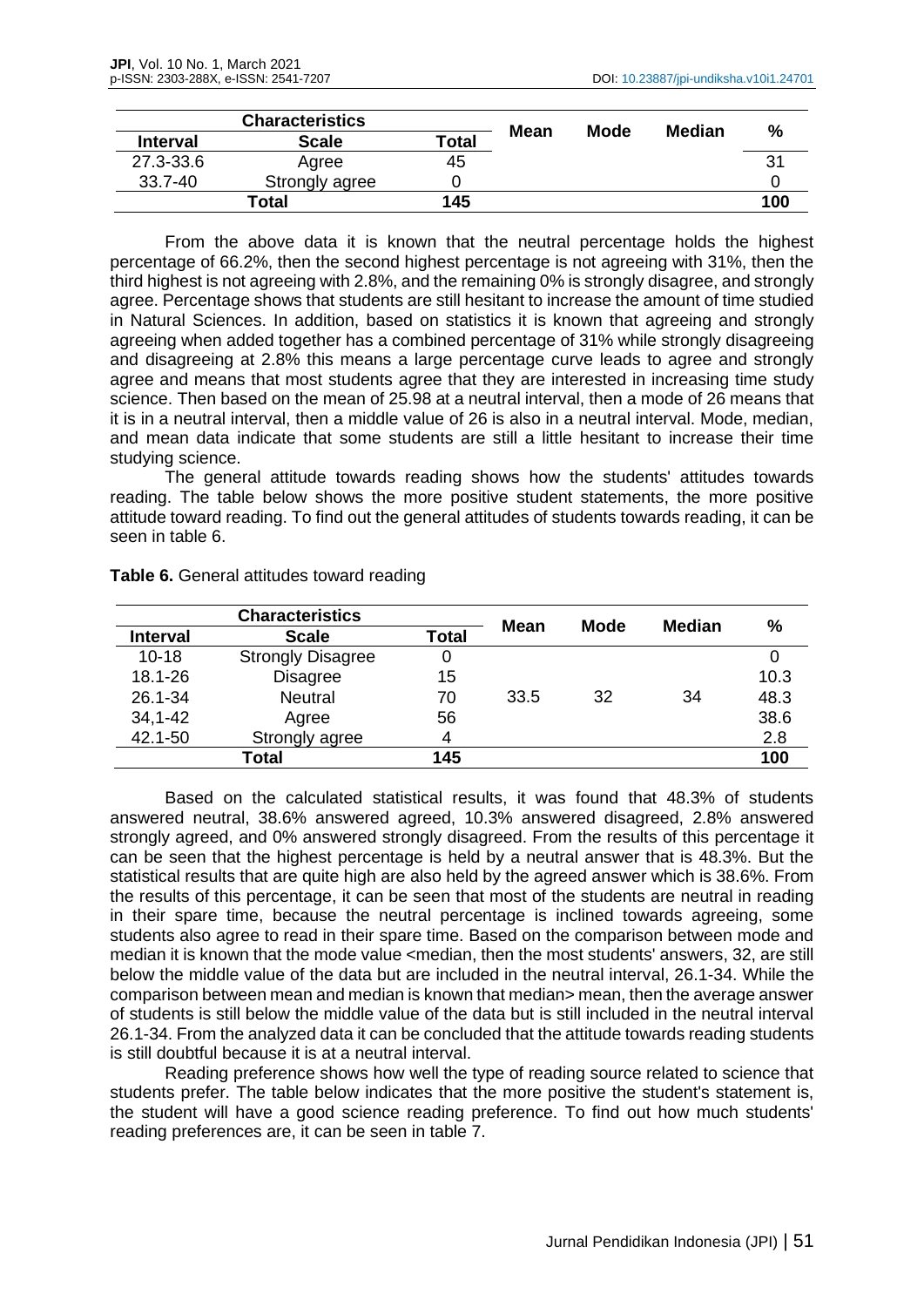| <b>Characteristics</b> |                          | Mean         | <b>Mode</b> | <b>Median</b> | $\%$ |      |
|------------------------|--------------------------|--------------|-------------|---------------|------|------|
| <b>Interval</b>        | <b>Scale</b>             | <b>Total</b> |             |               |      |      |
| $13 - 23,4$            | <b>Strongly Disagree</b> | 2            |             |               |      | 1,4  |
| 23.5-33.8              | <b>Disagree</b>          | 6            |             |               |      | 4,1  |
| 33.9-44.2              | <b>Neutral</b>           | 79           | 42.7        | 39            | 43   | 54.5 |
| 44.3-54,6              | Agree                    | 51           |             |               |      | 35.2 |
| 54.7-65.0              | Strongly agree           |              |             |               |      | 4,8  |
|                        | Total                    | 145          |             |               |      | 100  |

## **Table 7.** Student reading preferences

Based on the calculated statistics, 54.5% of students answered neutral, 35.2% of students answered agree, 4.8% of students answered strongly agree, 4.1% of students answered disagree, and 1.4% of students answered strongly disagree. From these statistics it can be seen that the highest percentage is held by neutral answers at 54.5% and the second highest percentage is held by agreed answers with a percentage of 35.2%. Based on these results it can be seen that most students answer neutral, and some students answer agree. However, because the neutral percentage is above 50%, it can be known with certainty that students are still hesitant to make reading as a preference. Based on the comparison of mean and median data it is known that the mean is greater than the mean, but the mean results are still in the neutral interval that is 33.9-44.2. Then the comparison of mode and median data is known that the mode is smaller than the median, but the mode data is still at a neutral interval of 33.9-44.2. Overall, it can be concluded that students' reading preferences are still neutral or students are still hesitant to prioritize reading in the field of science.

The effect of reading on students 'abilities shows students' views about the effects of reading on themselves. The table below shows that the more positive the students 'statements, the better the students' views about the effects of reading on their abilities. To find out how well the effect of reading is on students' abilities, it can be seen in table 8.

| <b>Characteristics</b> |                          | <b>Mean</b>  | <b>Mode</b> |    |               |      |
|------------------------|--------------------------|--------------|-------------|----|---------------|------|
| <b>Interval</b>        | <b>Indicator</b>         | <b>Total</b> |             |    | <b>Median</b> | %    |
| $10 - 18$              | <b>Strongly Disagree</b> | 0            |             |    |               |      |
| 18.1-26                | <b>Disagree</b>          | 4            |             |    |               | 2.8  |
| 26.1-34                | <b>Neutral</b>           | 37           | 37.7        | 36 | 37            | 25.5 |
| $34, 1 - 42$           | Agree                    | 70           |             |    |               | 48.3 |
| 42.1-50                | Strongly agree           | 34           |             |    |               | 23.4 |
|                        | Total                    | 145          |             |    |               | 100  |

Based on statistical results that have been calculated it is known that 48.3% of students answered agree, 25.5% of students answered neutral, 23.4% of students answered strongly agree, 2.8% of students answered disagree, and 0% of students answered strongly disagree. From these data it is known that the highest percentage is held by the agreed answer which is 48.3%, the second highest is neutral at 25.5%, and the third highest is strongly agreed at 23.4%. From these results it is known that students agree and strongly agree to have a total score of 71.7%, then from the data students know that it is very important the effect of reading on him. From the comparison of mode and median it is known that the mode <median, then the highest number of student choices is smaller than the middle value, but the mode is still at an agreed interval of 34.1-42. From the comparison of mean and median it is known that mean> median, the average number of answers students choose is greater than the mean value, and the mean is still at the agreed interval of 34.1-42. From the statistical results that have been analyzed it can be concluded that the students agree that reading has an effect on their abilities.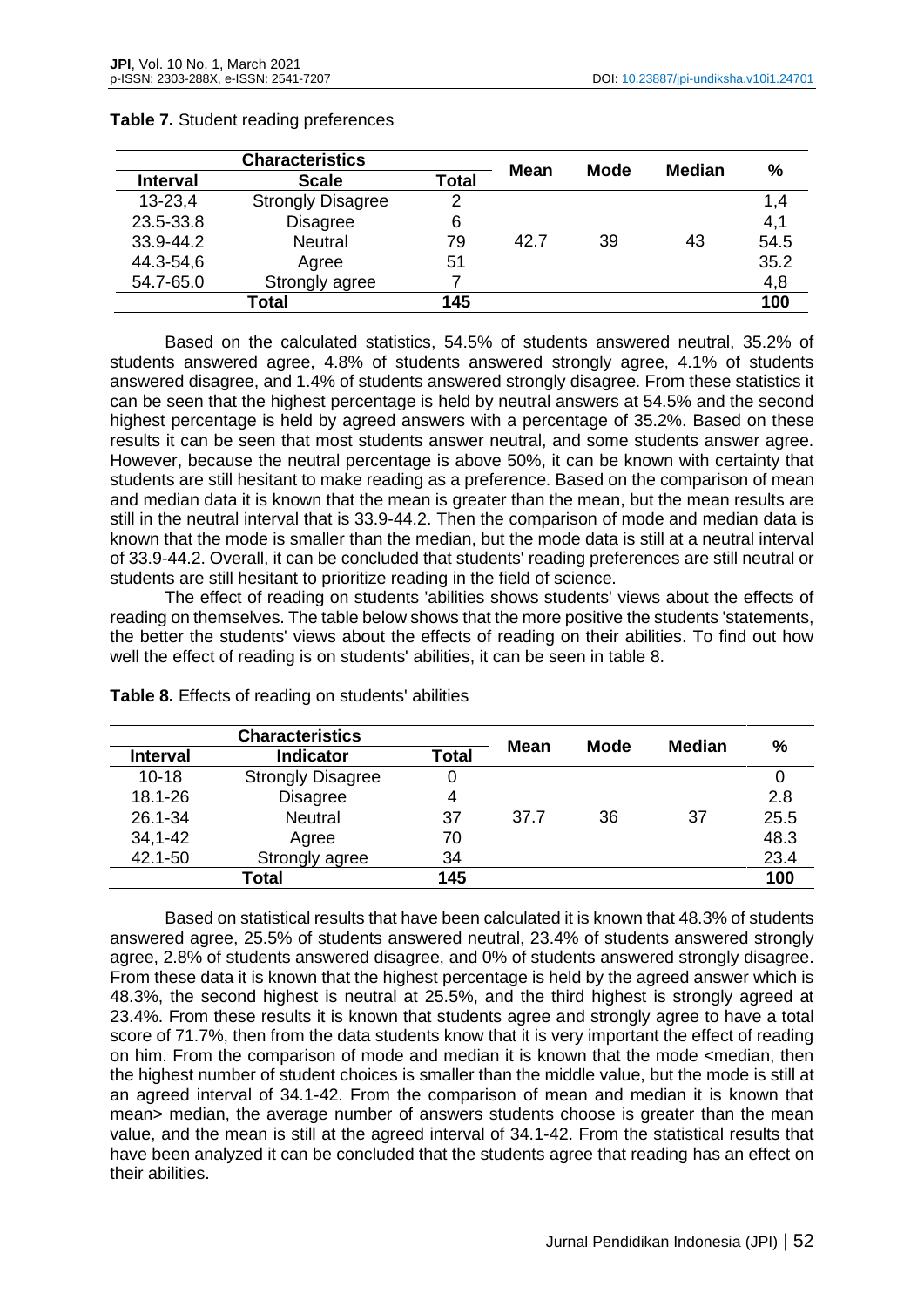Students' negative views of reading indicate whether according to students reading it has a negative effect on themselves. The table below shows that the more positive the students' statements are, the worse their outlook on reading is. To find out how well students view reading, it can be seen in table 9.

| <b>Characteristics</b> |                          |              | Mean | <b>Mode</b> | <b>Median</b> | %    |
|------------------------|--------------------------|--------------|------|-------------|---------------|------|
| <b>Interval</b>        | <b>Scale</b>             | <b>Total</b> |      |             |               |      |
| $7.0 - 12.6$           | <b>Strongly Disagree</b> | 33           |      |             |               | 22.8 |
| $12,7-18,2$            | <b>Disagree</b>          | 57           |      |             |               | 39.3 |
| 18.3-23.8              | <b>Neutral</b>           | 40           | 16.5 | 19          | 17            | 27.6 |
| 23,9-29,4              | Agree                    | 15           |      |             |               | 10.3 |
| 29.5-35                | Strongly agree           |              |      |             |               |      |
| Total                  |                          | 145          |      |             |               | 100  |

**Table 9.** Negative views of students towards reading

Based on the statistical results that have been calculated, it is known that 39.3% of students answered disagree, 27.6% of students answered neutral, 22.8% of students answered strongly disagree, 10.3% of students answered agreed, and 0% of students answered strongly agree. From these data it is known that the highest percentage of disagreeing is 39.3%, the second highest is neutral at 27.6%, and the third highest is strongly disagreeing at 22.8%. Then the percentage is known that students do not agree to have a negative view of reading. Based on the comparison of the mean and median it is known that the median> mean, but the mean interval is in disagree of 12.7-18.2. Based on the comparison of mode and median it is known that mode> median, but the mode is still at the disagreeing interval of 12.7-18.2.

To find out how the correlation between reading fondness and attitudes through the data that has been collected, it is necessary to test the Pearson correlation using SPSS 20 software. The results of calculations using SPSS software are shown in table 10 below.

**Table 10.** Correlations of reading fondness and attitude

| <b>Pearson Correlation (r count)</b> | Ñα. |
|--------------------------------------|-----|
| C <sub>A</sub>                       | ו∆ך |

Based on the table above it is known that the Pearson correlation value of -0.164  $*$ . Based on the comparison of the values in the r table with a significance of 0.05, the value of r table <r arithmetic (0.1631 <0.164), then, there is a weak correlation between the attitude variables with reading fondness. In addition, this weak correlation is negative, that is, an increase in attitude decreases reading habits and vice versa. Sign (\*) means that there is a correlation between the variables associated with a significance level of 5%, and there is no correlation at a significance level of 1%. From the overall interpretation of the data that has been done, it can be concluded based on the Pearson correlation that there is a weak negative relationship. Based on the significance of 0.048 <0.05, there is a weak correlation between the attitude and reading variables. The results of the research that have been calculated turned out to get a correlation between reading fondness and attitude towards science is weak negative, which means that if there is an increase in the variable likes to read, then the attitude variable will experience a decrease that is not large and applies the opposite for each variable. The causes of the weak and negative influences that we get are influenced by the descriptive statistical value of each indicator of the variables. Based on Sauturrasik (2015), reading ability and reading habits have a positive correlation. Compared to the results that researchers have obtained, reading fondness and attitude are 2 different variables namely character and affective domain. So the correlation may be negative or there is no correlation.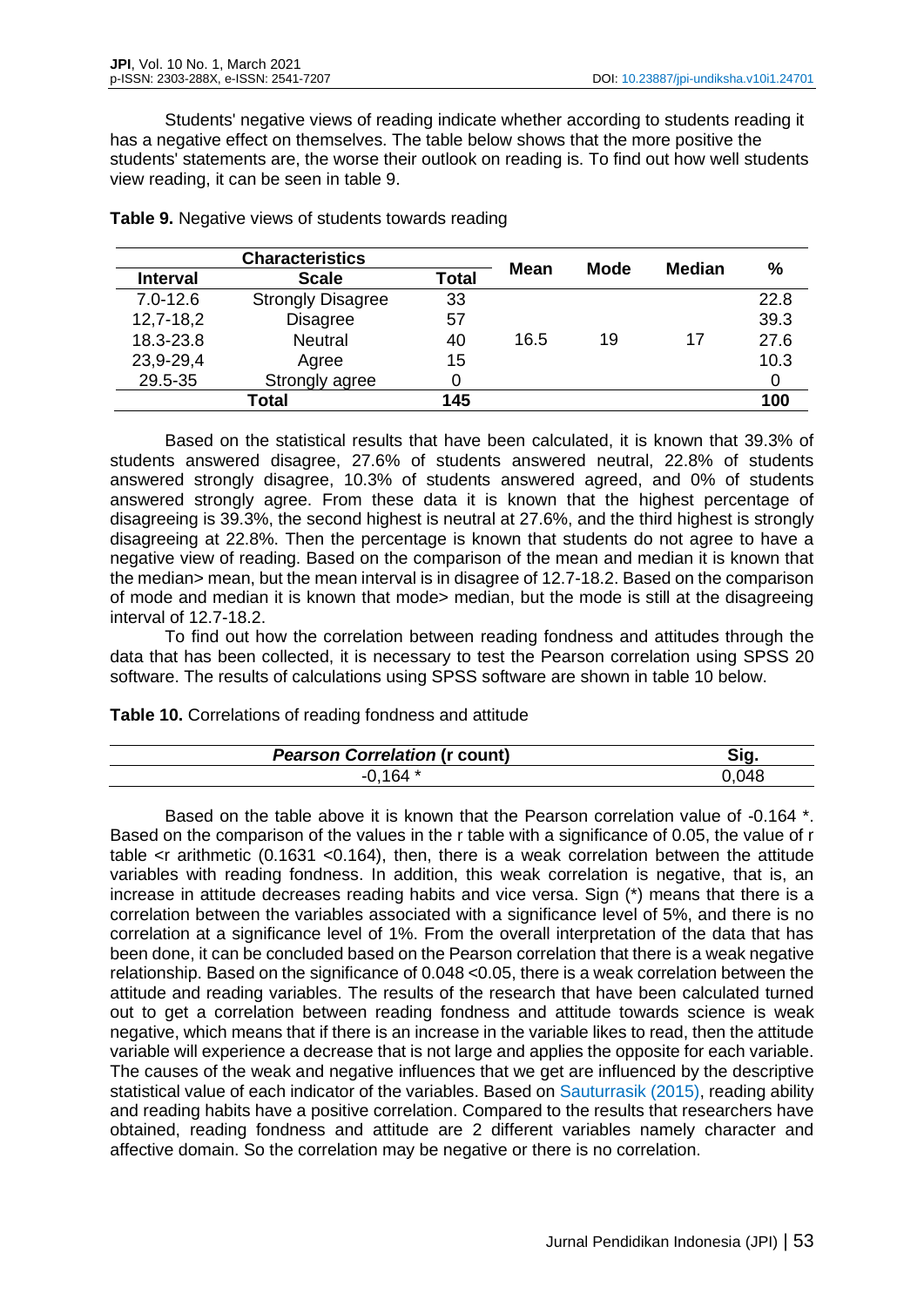#### The interviews that researchers conducted with 2 students were as follows:

Question 1: "When you enjoy reading books or other sources of science reading, are you increasingly interested in studying science?" *Student answer 1: "Yes, I am more interested." Student answer 2: "Yes, I am more interested."* Question 2: "Do you often come up with new ideas when reading science books?" *Student answer 1: Rarely, sometimes I get dizzier reading science books. Student answer 2: "Yes often, my ambition to become a pharmacist by reading science books is that I am increasingly inspired."*

It is known that student statements mean that attitudes toward science are linked through reading fond variables, are positive. The more fond of reading, the more happy with science, and more happy about science, the more fond of reading. Reading fondness and attitude towards science are two things that are always present in the process of learning activities in schools. Both of these variables are needed to improve the ability of students. Student attitudes toward science are classified as neutral based on indicators of career interest in the field of science, the pleasure of learning science, and interest in increasing the time of learning science, based on research (Astalini, Kurniawan, Kurniawan, & Anggraini, 2019; Kurniawan, Astalini, Darmaji, & Melsayanti, 2019; Maison et al., 2019), the attitude of students towards science is good. The results that researchers get are different from the results of previous studies, because students' attitudes toward science are neutral. In addition, the reading fondness variable was classified as good on the indicator of the effect of reading on students' abilities, and students' negative views on reading, while indicators of students' general attitudes towards reading, and reading preferences were still classified as neutral. The researcher concludes reading fondness is still neutral because the combined number of neutral percentages is more than any other statement. The results of Wittentirelli, Saputra, & Putra (2019), research on reading fondness shows that the reading level of junior high school students is good. The results we get are also different from the results of previous studies which say that the reading hobby of middle school students is good.

Statistical data on indicators of attitudes towards IPA and reading fondness affect the correlation of both. The neutral results we get affect the correlation data, so it has a negative relationship. If based on interview data, someone who likes to read will like the object he is reading, in this case, is a science subject, that is, his attitude will be positive towards science. In a study at SMPN 19 Jambi City, the hobby of reading and attitude towards science was neutral so that the correlation that researchers got was weak and negative. Based on the results of the descriptive statistics we get, it also indicates that teachers pay less attention to attitudes towards science and students' fondness for reading. Correlation data that shows a negative relationship should be positive if attitudes toward science and reading fondness are considered and improved.

# **4. Conclusions and Suggestions**

Reading fondness and attitude towards science are very much needed in learning activities in the science class. Based on statistical results on attitudes indicators obtained, students choose neutral indicators of career interest in the field of science, students choose neutral indicators of enjoyment in learning science, students choose neutral indicators of interest to increase the learning time of science. While the reading fondness variable in terms of indicators, students choose neutral on indicators of general attitudes towards reading, students choose neutral on indicators of reading preferences, students choose to agree on indicators of the effects of reading on ability and students choose not to agree with negative views of students reading. The correlation obtained between reading fondness variables and attitudes toward science is weak and negative. Future researchers are expected to develop this research, especially in the field of attitudes toward science and reading fondness. This research certainly has a limited scope on interesting objects in reading and attitude, so that suggestions for future researchers to develop from the literacy, cognitive, and psychomotor aspects to complete the limitations of this study.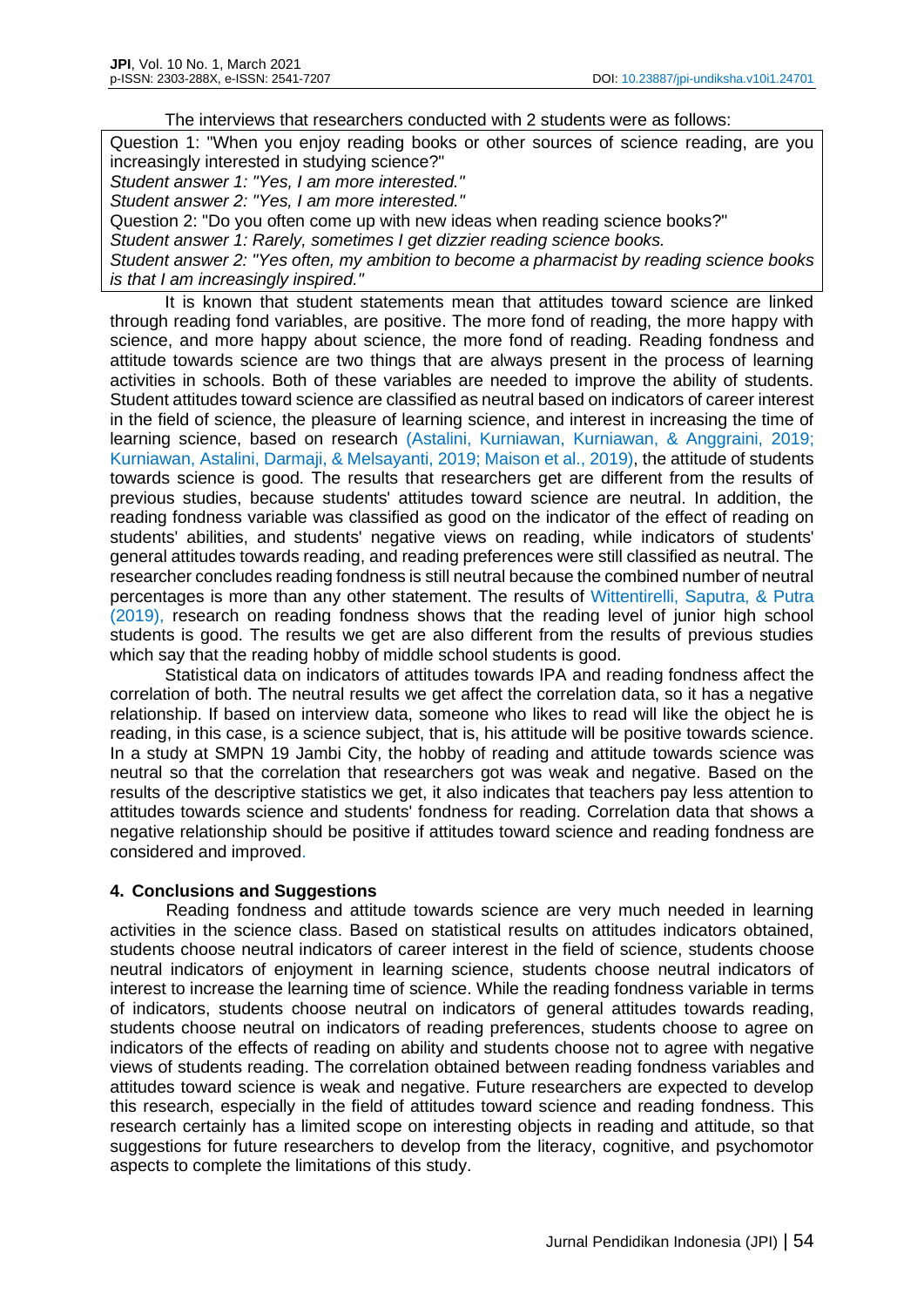## **References**

- Ahmed, S. 2016. Reading habits and attitudes of UMSKAL undergraduates. *International Journal of Applied Linguistics and English Literature*, *5*(2): 189–201. https://doi.org/10.7575/aiac.ijalel.v.5n.2p.189.
- Asrial, A., Syahrial, S., Kurniawan, D. A., & Septiasari, R. 2019. Relationship of Pedagogical Competence and Science Competency of Elementary School Teacher Education. *Pedagogia: Jurnal Pendidikan*, *8*(2): 149–157. https://doi.org/0.21070/pedagogia.v8i2.1872.
- Astalini, A., & Kurniawan, D. A. 2019. Pengembangan Instrumen Sikap Siswa Sekolah Menengah Pertama Terhadap Mata Pelajaran IPA. *Jurnal Pendidikan Sains (Jps)*, *7*(1): 1–7. https://doi.org/10.26714/jps.7.1.2019.1-7.
- Astalini, A., Kurniawan, D. A., Melsayanti, R., & Destianti, A. 2018. Sikap Terhadap Mata Pelajaran Ipa Di Smp Se-Kabupaten Muaro Jambi. *Lentera Pendidikan : Jurnal Ilmu Tarbiyah Dan Keguruan*, *21*(2): 214–227. https://doi.org/10.24252/lp.2018v21n2i7.
- Astalini, A., Kurniawan, D. A., & Sumaryanti, S. 2018. Sikap Siswa Terhadap Pelajaran Fisika di SMAN Kabupaten Batanghari. *JIPF (Jurnal Ilmu Pendidikan Fisika)*, *3*(2): 59–64. https://doi.org/10.26737/jipf.v3i2.694.
- Astalini, Kurniawan, D. A., Kurniawan, N., & Anggraini, L. 2019. Evaluation of Student's Attitude Toward Science in Indonesia. *Open Journal for Educational Research*, *3*(1): 1–12. https://doi.org/10.32591/coas.ojer.0302.01039h.
- Astalini, Maison, Ikhlas, M., & Kurniawan, D. A. 2018. Pengembangan Instrumen Sikap Mahasiswa Terhadap Mata Kuliah Fisika Matematika. *Edusains*, *10*(1): 46–52. https://repository.unja.ac.id/id/eprint/3417.
- Creswell, J. W., & Creswell, J. D. 2018. *Qualitative, Quantitative, and Mixed Methods Research Designs* (5th ed.). California: SAGE Publication Inc. https://doi.org/10.1891/9780826146373.0007.
- Dewi, R., Budiarti, R. S., & Aina, M. 2017. The Development Of Learner Activity Sheet- Carged Character Education With A Learning Model Of Guided Inquiry On Material Of Bacteria For Students Of Class X High School. *Biodik*, *3*(1): 17–26. https://doi.org/10.22437/bio.v3i1.4878.
- Dwianto, A., Wilujeng, I., Prasetyo, Z. K., & Suryadarma, I. G. P. 2017. The development of science domain based learning tool which is integrated with local wisdom to improve science process skill and scientific attitude. *Jurnal Pendidikan IPA Indonesia*, *6*(1): 23– 31. https://doi.org/10.15294/jpii.v6i1.7205.
- Ernawati, M. D. W., Muhammad, D., Asrial, A., & Muhaimin, M. 2019a. Development of Creative Thinking Skill Instruments for Chemistry Student Teachers in Indonesia. *International Journal of Online and Biomedical Engineering (IJOE)*, *15*(14): 21–30. https://doi.org/10.3991/ijoe.v15i14.11354.
- Ernawati, M. D. W., Muhammad, D., Asrial, A., & Muhaimin, M. 2019b. Identifying creative thinking skills in subject matter bio-chemistry. *International Journal of Evaluation and Research in Education (IJERE)*, *8*(4): 581–589. https://doi.org/10.11591/ijere.v8i4.20257.
- Fatimah, N. E., & Usman, N. 2017. Implementasi Pendidikan Karakter Dalampembelajaran Fiqih Di Mi Al Islam Tonoboyo Kecamatan Bandongan Kabupaten Magelang. *Tarbiyatuna*, *8*(1): 9–22.
	- http://journal.ummgl.ac.id/index.php/tarbiyatuna/article/view/1750.
- Kurniawan, D. A., Astalini, A., Darmaji, D., & Melsayanti, R. 2019. Students' attitude towards natural sciences. *International Journal of Evaluation and Research in Education*, *8*(3): 455–460. https://doi.org/10.11591/ijere.v8i3.16395.
- Kurniawan, D. A., Astalini, & Anggraini, L. 2018. Evaluasi Sikap Siswa Smp Terhadap Ipa Di Kabupaten Muaro Jambi. *Ilmiah Didaktika*, *19*(1): 124–139. http://dx.doi.org/10.22373/jid.v19i1.4198.